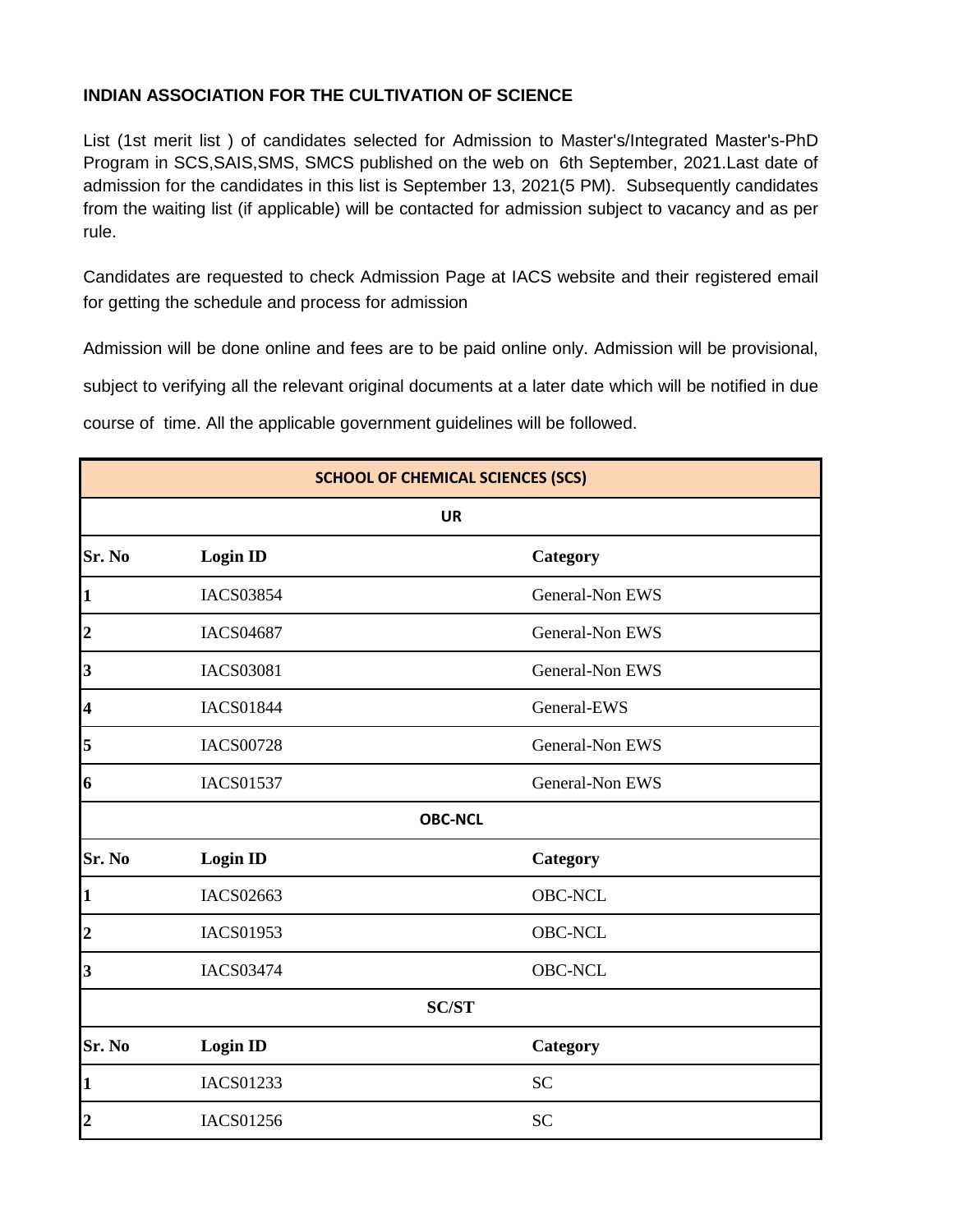| <b>SCHOOL OF APPLIED &amp; INTERDISCIPLINARY SCIENCES (SAIS)</b> |                     |                       |  |  |
|------------------------------------------------------------------|---------------------|-----------------------|--|--|
|                                                                  | <b>SAIS Biology</b> |                       |  |  |
|                                                                  |                     | <b>UR</b>             |  |  |
| Sl. No.                                                          | <b>Login ID</b>     | Category              |  |  |
| $\mathbf{1}$                                                     | IACS01368           | General               |  |  |
| $\overline{c}$                                                   | IACS04674           | General               |  |  |
| 3                                                                | IACS03316           | General               |  |  |
| $\overline{4}$                                                   | IACS00140           | SC                    |  |  |
|                                                                  | <b>OBC</b>          |                       |  |  |
| $\mathbf 1$                                                      | IACS00333           | <b>OBC</b>            |  |  |
|                                                                  |                     | SC/ST                 |  |  |
| $\mathbf{1}$                                                     | <b>IACS01488</b>    | SC                    |  |  |
| $\overline{c}$                                                   | IACS00281           | SC                    |  |  |
|                                                                  |                     | <b>SAIS Chemistry</b> |  |  |
|                                                                  |                     | <b>UR</b>             |  |  |
| Sl. No.                                                          | <b>Login ID</b>     | Category              |  |  |
| $\mathbf{1}$                                                     | IACS03854           | General               |  |  |
| $\overline{c}$                                                   | IACS02663           | OBC                   |  |  |
| 3                                                                | <b>IACS00450</b>    | General               |  |  |
| $\overline{4}$                                                   | IACS02594           | General               |  |  |
| 5                                                                | IACS00562           | General               |  |  |
| $\boldsymbol{6}$                                                 | <b>IACS01028</b>    | General               |  |  |
| $\overline{7}$                                                   | <b>IACS00580</b>    | General               |  |  |
|                                                                  |                     | <b>OBC</b>            |  |  |
| $\mathbf{1}$                                                     | <b>IACS02722</b>    | <b>OBC</b>            |  |  |
| $\overline{c}$                                                   | IACS03319           | <b>OBC</b>            |  |  |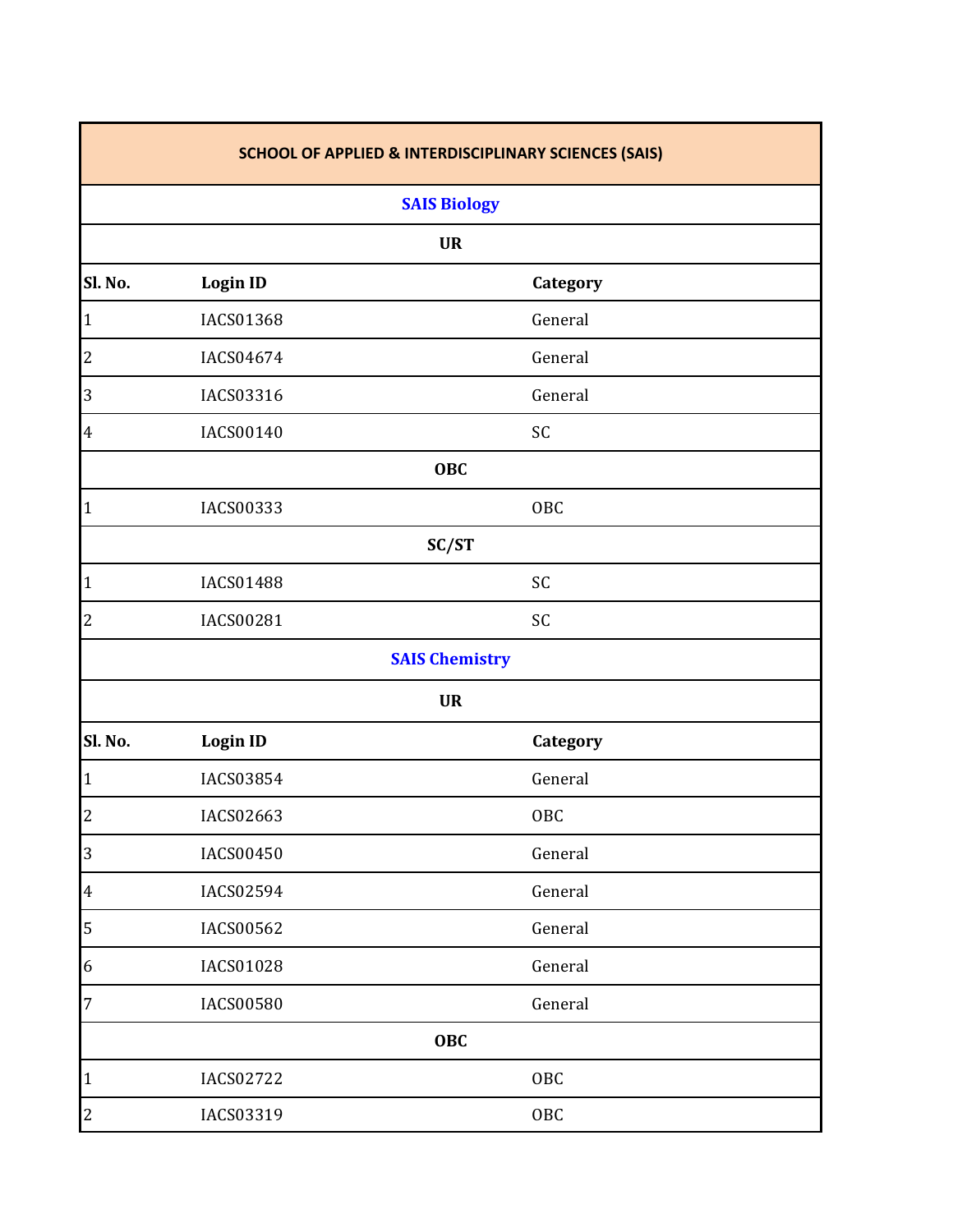| <b>SAIS Physics</b> |                  |            |  |  |
|---------------------|------------------|------------|--|--|
| <b>UR</b>           |                  |            |  |  |
| Sl. No.             | <b>Login ID</b>  | Category   |  |  |
| $\mathbf{1}$        | IACS01546        | General    |  |  |
| $\overline{c}$      | IACS00692        | General    |  |  |
| 3                   | IACS03241        | General    |  |  |
| $\overline{4}$      | IACS02097        | General    |  |  |
| 5                   | IACS00029        | General    |  |  |
| 6                   | <b>IACS00875</b> | General    |  |  |
| $\overline{7}$      | IACS00109        | General    |  |  |
|                     | <b>OBC</b>       |            |  |  |
| $\mathbf{1}$        | IACS00351        | <b>OBC</b> |  |  |
| SC/ST               |                  |            |  |  |
| $\mathbf 1$         | <b>IACS00079</b> | SC         |  |  |
| $\overline{2}$      | IACS02846        | SC         |  |  |

| <b>SCHOOL OF MATERIALS SCIENCE (SMS)</b> |                  |             |  |
|------------------------------------------|------------------|-------------|--|
| <b>SMS-PHYSICS</b>                       |                  |             |  |
| <b>UR</b>                                |                  |             |  |
| Sl. No.                                  | <b>Login ID</b>  | Category    |  |
| $\mathbf{1}$                             | <b>IACS00534</b> | OBC         |  |
| $\overline{2}$                           | <b>IACS01241</b> | GEN-Non EWS |  |
| 3                                        | <b>IACS02390</b> | GEN-Non EWS |  |
|                                          |                  | <b>OBC</b>  |  |
| $\mathbf{1}$                             | <b>IACS02089</b> | <b>OBC</b>  |  |
| $\overline{2}$                           | <b>IACS03495</b> | OBC         |  |
| SC/ST                                    |                  |             |  |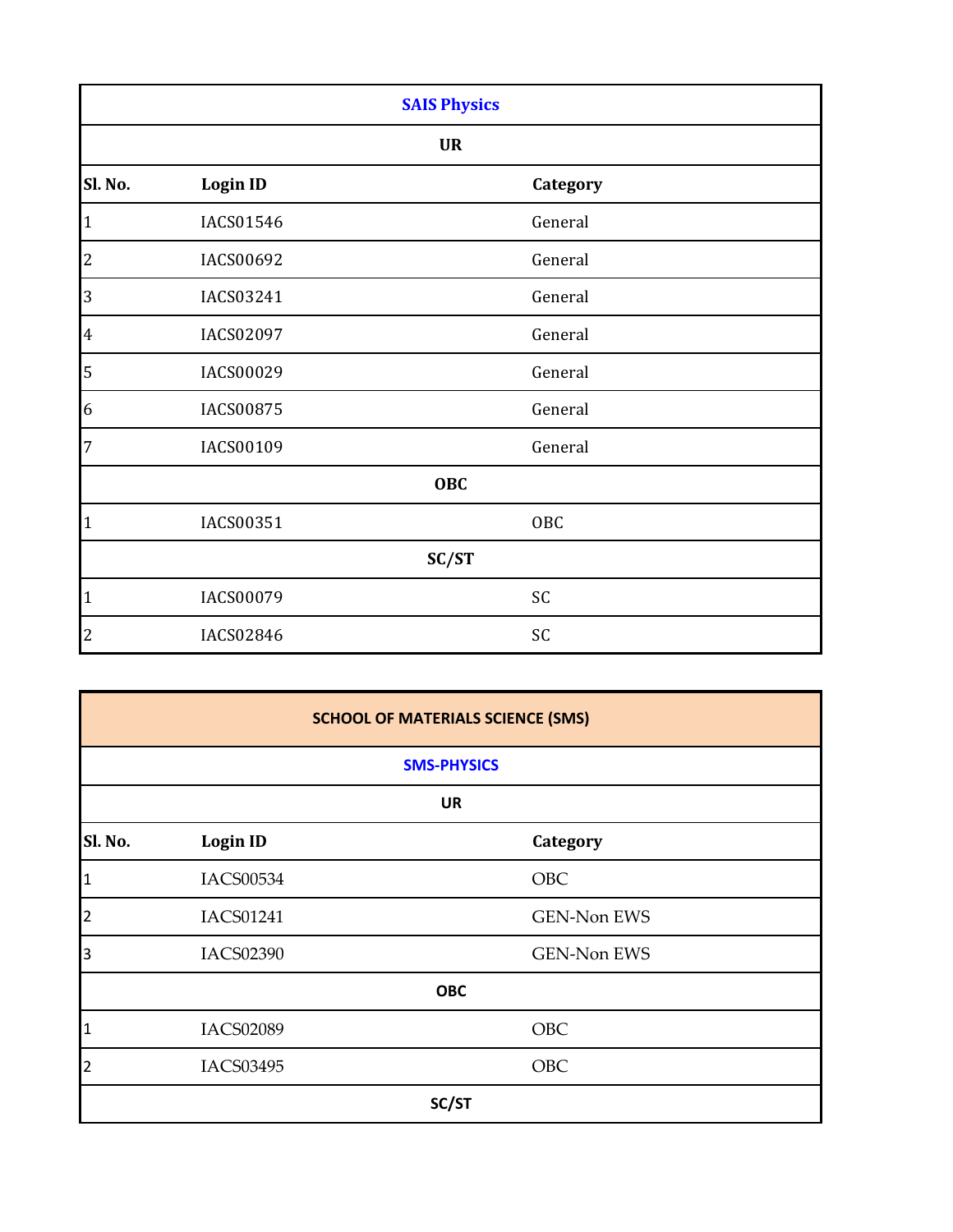| $\mathbf{1}$   | IACS04063            | SC                 |  |  |
|----------------|----------------------|--------------------|--|--|
|                | <b>SMS-CHEMISTRY</b> |                    |  |  |
|                |                      | <b>UR</b>          |  |  |
| 1              | IACS03125            | <b>GEN-Non EWS</b> |  |  |
| $\overline{2}$ | IACS03033            | <b>GEN-Non EWS</b> |  |  |
| 3              | <b>IACS03081</b>     | <b>GEN-Non EWS</b> |  |  |
| 4              | <b>IACS03854</b>     | <b>GEN-Non EWS</b> |  |  |
|                | <b>OBC</b>           |                    |  |  |
| 1              | IACS03474            | <b>OBC-NCL</b>     |  |  |
| SC/ST          |                      |                    |  |  |
| 1              | <b>IACS02185</b>     | SC                 |  |  |

| SCHOOL OF MATHEMATICAL & COMPUTATIONAL SCIENCES (SMCS) |                  |                        |  |
|--------------------------------------------------------|------------------|------------------------|--|
|                                                        | <b>UR</b>        |                        |  |
| Sl. No.                                                | <b>Login ID</b>  | Category               |  |
| 1                                                      | <b>IACS01857</b> | <b>OBC-NCL</b>         |  |
| $\vert$ <sup>2</sup>                                   | <b>IACS00539</b> | General-Non EWS        |  |
| $\overline{\phantom{a}}$                               | <b>IACS00302</b> | General-Non EWS        |  |
| $\overline{a}$                                         | <b>IACS02937</b> | General-Non EWS        |  |
| $\overline{\phantom{a}}$                               | IACS02563        | General-Non EWS        |  |
| 6                                                      | IACS00319        | <b>General-Non EWS</b> |  |
| $\overline{7}$                                         | <b>IACS01046</b> | SC                     |  |
| 8                                                      | <b>IACS00793</b> | <b>OBC-NCL</b>         |  |
| 9                                                      | IACS03576        | General-Non EWS        |  |
| 10                                                     | IACS02676        | <b>SC</b>              |  |
| 11                                                     | <b>IACS01456</b> | General-Non EWS        |  |
| 12                                                     | IACS02433        | General-EWS            |  |